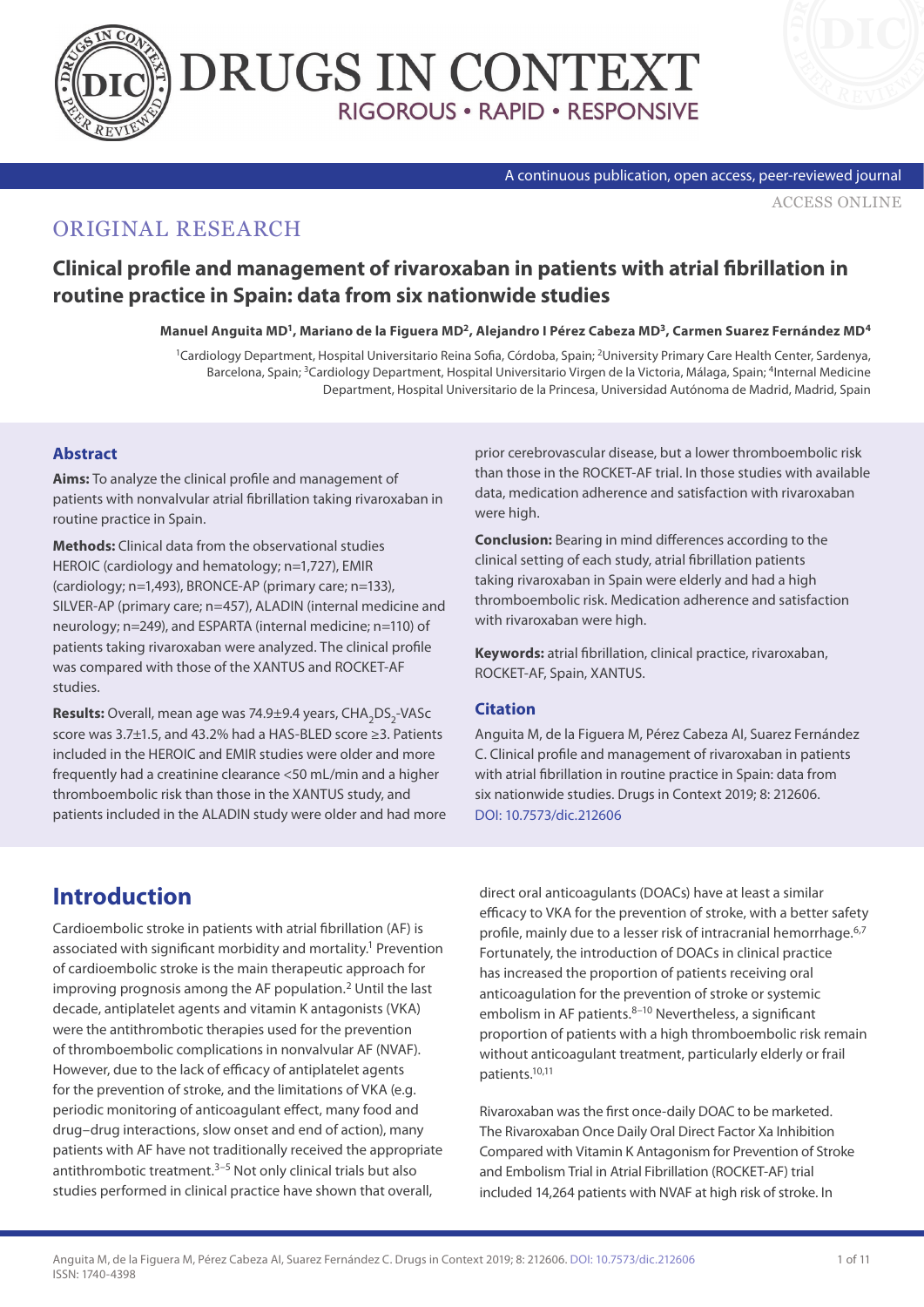this study, compared with warfarin, rivaroxaban was at least as effective as warfarin for the prevention of stroke or systemic embolism in patients with AF (non-inferior in the intention-totreat population; superior with regard to safety in the as-treated population), but with a marked reduction in the risk of critical bleeding (31%), fatal bleeding (50%), and intracranial hemorrhage (33%).12 Observational studies are important to ascertain whether the results of the clinical trials can be applied to "realworld".<sup>13,14</sup> Xarelto<sup>®</sup> for Prevention of Stroke in Patients with Atrial Fibrillation (XANTUS) was the first international prospective and observational study of AF patients treated with rivaroxaban in routine practice.15 A recent meta-analysis of "real-world" with NVAF showed that compared with VKA, rivaroxaban significantly reduced the risk of ischemic stroke by 17% and intracranial hemorrhage by 34%, with a similar risk of major bleeding.<sup>7</sup>

Studies performed in routine practice may help determine in which patients DOACs are being prescribed, and whether they are being used properly. Although in recent years a number of studies on the use of rivaroxaban in clinical practice in Spain have been published, these studies have been limited to one single center or healthcare area or to a specific medical specialty.16–22 In this context, it is important to analyze the clinical management of rivaroxaban not limited to a specific area or specialty in Spain. The aim of this analysis was to determine the clinical profile and use in clinical practice of patients taking rivaroxaban in Spain, using data from the following studies: HEROIC (*Perfil de pacientes con fibrilación auricular novalvular tratados con rivaroxaban en España: la desigualdad en el acceso a los anticoagulantes orales directos*) 23; EMIR (*Estudio observacional para la identificación de los factores de riesgo asociados a eventos cardiovasculares mayores en pacientes con fIbrilación auricular no valvular tratados con un anticoagulante oral directo Rivaroxaban*) 24,25; BRONCE-AP (*Estudio observacional de corte transversal para evaluar el uso de recursos y las características sociodemográficas y clínicas de los pacientes diagnosticados de FANV con riesgo de ictus o embolia sistémica, en tratamiento anticoagulante y que son atendidos en consultas de atención primaria*) 26,27; SILVER-AP (*Estudio observacional de corte transversal para evaluar las características sociodemográficas y clínicas de los pacientes diagnosticados de FANV con riesgo de ictus o embolia sistémica, que reciben tratamiento para el control adecuado de su coagulación y que son atendidos en consultas de atención primaria*) 26–28; ALADIN (*Validación del cuestionario ACTS en pacientes con Fibrilación Auricular tratados con anticoagulantes orales en consultas de medicina interna y neurología de España*) 29–31; ESPARTA (*Estudio sobre el seguimiento en la práctica clínica de las recomendaciones sobre el tratamiento con anticoagulantes orales en pacientes con fibrilación auricular de edad avanzada*).32–34 In addition, our data were compared with those of the XANTUS study<sup>15,35</sup> and the ROCKET-AF trial.<sup>12</sup>

# **Methods**

The HEROIC study was an observational, cross-sectional, and multicenter study of patients with NVAF treated

with rivaroxaban in specialist practice (cardiology 70.8%, hematology 25.0%, and internal medicine 4.2%). It was performed to assess the impact of the 2013 Therapeutic Positioning Report of the Spanish Agency of Medicines and Sanitary Products on the reasons for prescribing rivaroxaban in this population, the clinical profile of patients with NVAF treated with rivaroxaban, and how long it took to access the treatment in National Health System hospitals in Spain.<sup>23</sup>

The EMIR study is an ongoing postmarketing, observational, multicenter, prospective, and nationwide study aimed to identify those risk factors associated with major cardiovascular events among patients with NVAF who are under rivaroxaban treatment for at least 6 months before inclusion and attend the cardiology units at Spanish hospitals and private clinics. In this study, baseline data from the EMIR database have been reported.24,25

The BRONCE-AP study was an observational, cross-sectional, and multicenter study that included patients with NVAF attended by primary care physicians from those autonomous communities in which the primary care physician had to refer the patient to the specialist to start treatment with DOACs (8 autonomous communities). Patients had to be on chronic treatment with anticoagulants, but on current treatment with DOACs for at least 3 months.26,27

The SILVER-AP study was an observational, cross-sectional, and multicenter study that included patients with NVAF attended by primary care physicians from those autonomous communities in which the primary care physician could prescribe DOACs directly (9 autonomous communities). Patients had to be on chronic treatment with anticoagulants, but on current treatment with DOACs for at least 3 months.26-28

The ALADIN study was a cross-sectional and multicenter study aimed to validate the satisfaction questionnaire Anti-Clot-Treatment Scale (ACTS) in outpatients with NVAF treated with oral anticoagulants for at least 3 months and attended internal medicine and neurology departments in Spain.<sup>29-31</sup>

The ESPARTA study was an observational, cross-sectional, and multicenter study in which patients aged ≥75 years with NVAF, with stable treatment with oral anticoagulants for at least 3 months before inclusion and treated in internal medicine departments in Spain, were included. The aim of this study was to evaluate, in this population, the adherence to the clinical practice recommendations of the 'Therapeutic Positioning Report of the Spanish Agency of Medicines and Sanitary Products'.32–34

All the studies were observational, and no specific diagnostic or therapeutic actions were taken for participating in them. Except for the EMIR study that was prospective, but only baseline data were reported, the rest of the studies had a cross-sectional design. All the studies were approved by the appropriate Clinical Research Ethics Committees, and in every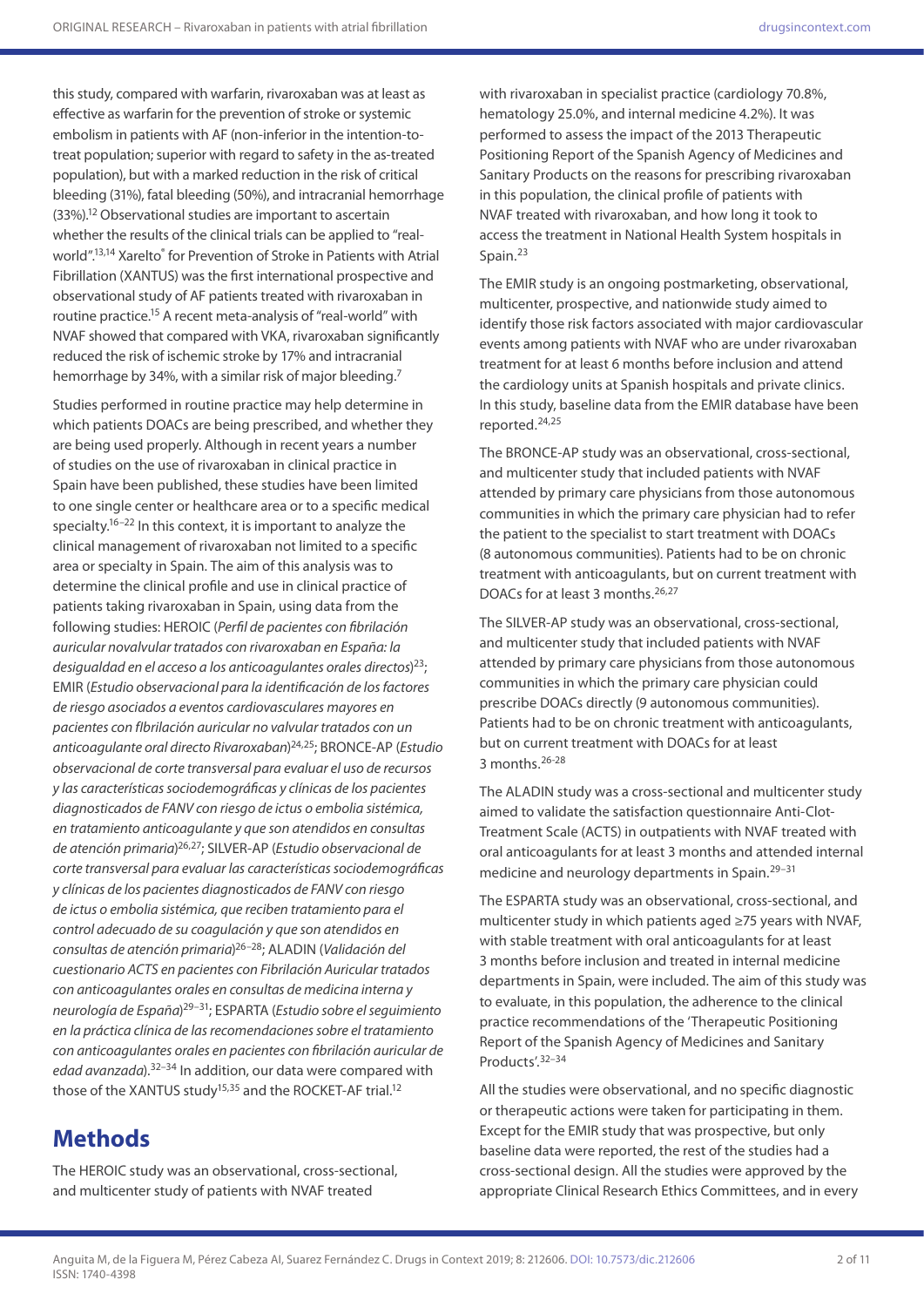study, all patients signed the written informed consent before inclusion.

In each study, data were collected from the medical history and physician interview and were entered into a specific electronic case report form. Biodemographic data (age, sex); type of AF; history of cerebrovascular disease; renal function (creatinine clearance); and CHADS<sub>2</sub>, CHA<sub>2</sub>DS<sub>2</sub>-VASc, and HAS-BLED scores were recorded. High thromboembolic risk was defined as a CHA<sub>2</sub>DS<sub>2</sub>-VASc score ≥2 and high bleeding risk as a HAS-BLED score  $\geq 3.2$ 

The clinical profiles of patients included in the HEROIC and EMIR studies (patients attended by cardiologists or hematologists) were compared with those of the XANTUS study, and those of the ALADIN study (patients attended by internists and neurologists) with those of the ROCKET-AF trial as they had a similar risk profile (i.e. age, thromboembolic risk), respectively.

Anticoagulant treatment before starting rivaroxaban was recorded. Among patients who had taken VKA, the reasons for switching to rivaroxaban were analyzed. Adequate international normalized ratio (INR) control was defined as the time in the therapeutic range ≥60% according to the direct method (percent time with INR values within therapeutic range) and  $\geq 65\%$  according to the Rosendaal method.<sup>36</sup> Polymedication was defined as using five or more prescription drugs at the moment of the visit. With regard to rivaroxaban therapy, duration of treatment, the dosage prescribed, and medication persistence were recorded. Medication adherence was assessed at the moment of the study.<sup>37,38</sup>

Treatment satisfaction with rivaroxaban was determined with the Anti-Clot Treatment Scale (ACTS) questionnaire. ACTS is a patient-reported questionnaire that includes 12 items about the burdens of anticoagulant therapy and 3 items about the benefits of anticoagulant treatment. Patients are asked to report their experiences with anticoagulants during the last 4 weeks on a 5-point scale of intensity (from not at all -1- to extremely -5-). The ACTS Burdens score ranges from 12 to 60 points and the ACTS Benefits from 3 to 15 points. Higher scores in the ACTS Burdens indicate lesser burden (higher satisfaction) with anticoagulant therapy and higher scores in the ACTS Benefits represent higher benefit (higher satisfaction) with anticoagulant treatment.<sup>29</sup>

## Statistical analysis

Quantitative variables were described with mean and standard deviation and qualitative variables as absolute (n) and relative (%) frequencies. In the bivariate analyses, to compare two means, parametric (Student's t-test) or non-parametric (Mann–Whitney U test) statistical tests were performed based on the sample distribution. To compare percentages, the chi-square test or Fisher test were used, according to the sample size. Statistical significance was set at a *p*-value <0.05. The statistical analysis was performed using the SAS statistics package, version 9.4.

# **Results**

In the HEROIC and EMIR studies, a total of 1,727 and 1,493 patients taking rivaroxaban were included, respectively. In the BRONCE-AP study, of 246 patients, 133 (54.1%) were taking rivaroxaban. In the SILVER-AP study, of 790 patients, 457 (57.8%) were taking rivaroxaban. In the ALADIN study, of 1,337 patients, 249 (18.6%) were taking rivaroxaban (165 from the neurology department and 84 from the internal medicine department). In the ESPARTA study, of 837 patients, 110 (13.1%) were taking rivaroxaban. Therefore, a total of 4,169 patients taking rivaroxaban were included for the final analysis of this study.

The clinical characteristics of the study population are reported in Table 1. Overall, mean age was 74.9±9.4 years, 53.6% of patients were men, 43.2% had permanent AF, and 17.6% had prior cerebrovascular disease. In all, 93.7% of patients had a high thromboembolic risk (CHA2DS2-VASc ≥2), and 43.2% of patients had a high bleeding risk (HAS-BLED ≥3). In the HEROIC and EMIR studies, 117 (6.8%) and 121 (8.1%) patients had valvular heart disease (other than significant mitral stenosis or prosthetic valve).

Compared with the XANTUS study, patients included in the HEROIC and EMIR studies were older (74.3±9.6 *versus* 71.5±10.0 years; *p*<0.001), more commonly women (45.9 *versus* 40.8%; *p*<0.001), and more frequently had permanent AF (36.7 *versus* 27.0%; *p*<0.001), a creatinine clearance <50 mL/min (12.9 *versus* 9.1%; *p*<0.001), and a higher thromboembolic risk (CHA2DS2-VASc ≥2: 92.7 *versus* 87.3%; *p*<0.001), but less prior cerebrovascular disease (13.5 *versus* 19.0%; *p*<0.001) (Table 2).

Compared with the ROCKET-AF trial (rivaroxaban arm), patients included in the ALADIN study were older (75.6±9.4 *versus* 73.0 years; *p*<0.001), more commonly women (46.2 *versus* 39.7%; *p*=0.04), and had more prior cerebrovascular disease (64.3 *versus* 54.9%; *p*=0.004), but a lower thromboembolic risk (CHADS2 3.3±1.1 *versus* 3.5±0.9; *p*=0.005) (Table 3).

With regard to the antithrombotic treatment, 57.7% of our patients took VKA before starting treatment with rivaroxaban, mainly acenocoumarol (89.5%). Poor INR control was the most common reason (68.9% of patients taking VKA) for switching from VKA to rivaroxaban. Overall, the mean duration of treatment with rivaroxaban at baseline was 14.1±11.5 months. With regard to the dosage of rivaroxaban, 74.1% of patients were taking rivaroxaban 20 mg, and the remaining 25.9% rivaroxaban 15 mg. In the EMIR study, a total of 300 patients (20.1%) had a creatinine clearance <50 mL/min; underdosing was observed in 153 patients (10.4%), and overdosing in 121 patients (8.2%). Polymedication was reported in 75.0, 78.3, and 86.4% of patients included in the BRONCE-AP, ALADIN, and ESPARTA studies, respectively. In all, 92.7% of patients were adherent to rivaroxaban in the study (Table 4).

Compared with the XANTUS study, more patients included in the HEROIC and EMIR studies were taking VKA before starting treatment with rivaroxaban (51.4 *versus* 45.5%; *p*<0.001). The dosage of rivaroxaban was similar among patients included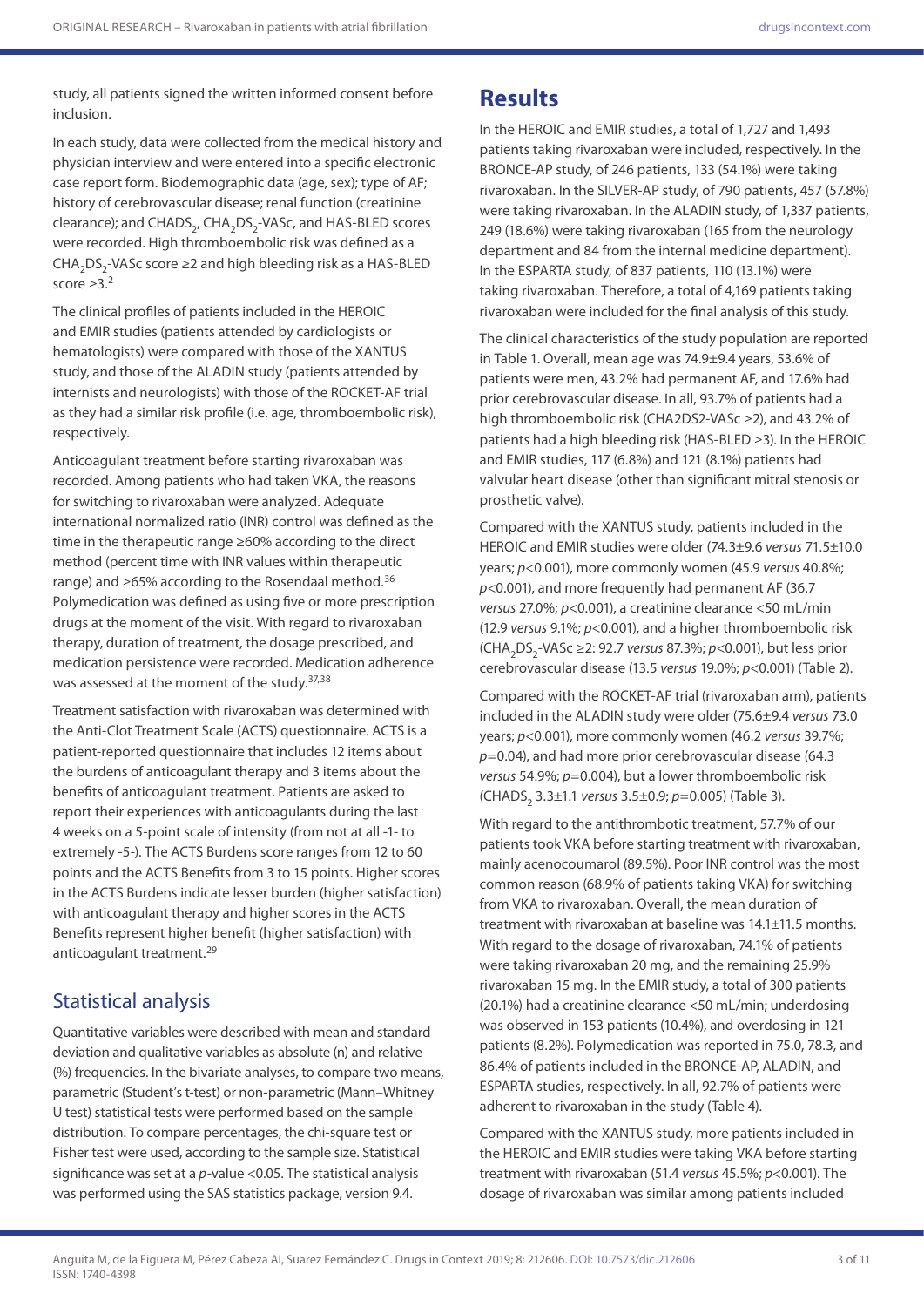|                                   | HEROIC <sup>23</sup><br>$(n=1,727)$ | EMIR <sup>24,25</sup><br>$(n=1,493)$ | <b>BRONCE-</b><br>AP26,27 | <b>SILVER-</b><br>AP26-28 | ALADIN <sup>29-31</sup><br>$(n=249)$ | <b>Overall</b><br>$(n=4,059)$ |
|-----------------------------------|-------------------------------------|--------------------------------------|---------------------------|---------------------------|--------------------------------------|-------------------------------|
|                                   |                                     |                                      | $(n=133)$                 | $(n=457)$                 |                                      |                               |
| Age, years                        | 74.4 <sup>+9</sup> .6               | 74.1±9.7                             | $76.1 \pm 8.5$            | 78.9±8.0                  | $75.6 + 9.4$                         | 74.9±9.4                      |
| Sex, male (%)                     | 53.0                                | 55.5                                 | 48.9                      | 51.4                      | 53.8                                 | 53.6                          |
| Permanent AF (%)                  |                                     | 36.7                                 | 42.9                      | 64.6                      | $\overbrace{\phantom{13333}}$        | 43.2                          |
| Prior cerebrovascular disease (%) | 14.8                                | 12.0                                 | 19.5                      | 20.6                      | 64.3                                 | 17.6                          |
| CrCl $<$ 50 mL/min $%$            | 6.8                                 | 20.1                                 | 21.8                      | 26.5                      |                                      | 14.9                          |
| $CHADS2$ ,                        | $2.1 \pm 1.2$                       | $1.9 \pm 1.2$                        | $2.3 \pm 1.4$             | $2.6 \pm 1.2$             | $3.3 \pm 1.1$                        | $2.2 \pm 1.2$                 |
| High risk $(\geq 2)$ (%)          | 67.9                                |                                      | 71.4                      | 80.5                      |                                      | 70.6                          |
| $CHA2DS2-VASC$                    | $3.6 \pm 1.5$                       | $3.4 \pm 1.5$                        | $4.0 \pm 1.8$             | $4.3 \pm 1.6$             | $4.9 \pm 1.4$                        | $3.7 \pm 1.5$                 |
| High risk $(\geq 2)$ $(\% )$      | 92.7                                |                                      | 91.7                      | 98.0                      |                                      | 93.7                          |
| <b>HAS-BLED</b>                   | $2.4 \pm 0.9$                       | $1.5 \pm 1.0$                        | $1.9 + 1.0$               | $2.3 \pm 1.0$             | $2.4 \pm 1.3$                        | $2.0 \pm 1.0$                 |
| High risk $(\geq 3)$ (%)          | 45.6                                |                                      | 26.3                      | 39.2                      |                                      | 43.2                          |

### **Table 1. Clinical characteristics of patients taking rivaroxaban included in the different observational studies in Spain.\***

AF, atrial fibrillation; CrCl, creatinine clearance.

\*Calculated with the available data for each study.

CHADS<sub>2</sub>: Congestive heart failure, Hypertension, Age >75, Diabetes mellitus, prior Stroke; CHA<sub>2</sub>DS<sub>2</sub>-VASc: Congestive heart failure, Hypertension, Age ≥75, Diabetes mellitus, prior Stroke, Vascular disease, Age 65-74, Sex category (female); HAS-BLED: Hypertension, Abnormal liver/renal function, Stroke history, Bleeding history or predisposition, Labile INR, Elderly, Drug/alcohol usage.

|                                                    | HEROIC <sup>23</sup><br>$(n=1,727)$ | EMIR <sup>24,25</sup><br>$(n=1,493)$ | <b>HEROIC + EMIR</b><br>$(n=3,220)$ | XANTUS study <sup>15</sup><br>$(n=6,784)$ | $P_{HEROIC+EMIR}$<br>versus XANTUS |
|----------------------------------------------------|-------------------------------------|--------------------------------------|-------------------------------------|-------------------------------------------|------------------------------------|
| Age (years)                                        | 74.4±9.6                            | 74.1±9.7                             | $74.3 \pm 9.6$                      | $71.5 + 10.0$                             | < 0.001                            |
| Sex (male; %)                                      | 53.0                                | 55.5                                 | 54.1                                | 59.2                                      | < 0.001                            |
| Permanent AF (%)                                   |                                     | 36.7                                 | 36.7                                | 27.0                                      | < 0.001                            |
| Prior cerebrovascular disease (%)                  | 14.8                                | 12.0                                 | 13.5                                | 19.0                                      | < 0.001                            |
| $CrCl < 50$ mL/min $%$                             | 6.8                                 | 20.1                                 | 12.9                                | 9.1                                       | < 0.001                            |
| CHADS <sub>2</sub><br>High risk $(\geq 2)$ $(\% )$ | $2.1 \pm 1.2$<br>67.9               | $1.9 \pm 1.2$                        | $2.0 \pm 1.2$<br>67.9               | $2.0 + 1.3$<br>59.2                       | <b>NS</b><br>< 0.001               |
| $CHA2DS2-VASC$<br>High risk $(\geq 2)$ $(\% )$     | $3.6 \pm 1.5$<br>92.7               | $3.4 \pm 1.5$                        | $3.5 \pm 1.5$<br>92.7               | $3.4 + 1.7$<br>87.3                       | 0.004<br>< 0.001                   |
| HAS-BLED<br>High risk $(\geq 3)$ $(\% )$           | $2.4 \pm 0.9$<br>45.6               | $1.5 \pm 1.0$                        | $2.0 \pm 0.9$<br>45.6               |                                           |                                    |

### **Table 2. Clinical characteristics of patients taking rivaroxaban included in the HEROIC, EMIR, and XANTUS studies\*.**

AF, atrial fibrillation; CrCl, creatinine clearance; NS, not significant;

\*Calculated with the available data for each study.

CHADS<sub>3</sub>: Congestive heart failure, Hypertension, Age >75, Diabetes mellitus, prior Stroke; CHA<sub>2</sub>DS<sub>3</sub>-VASc: Congestive heart failure, Hypertension, Age ≥75, Diabetes mellitus, prior Stroke, Vascular disease, Age 65-74, Sex category (female); HAS-BLED: Hypertension, Abnormal liver/renal function, Stroke history, Bleeding history or predisposition, Labile INR, Elderly, Drug/alcohol usage.

in the XANTUS study and the HEROIC and EMIR studies. Compared with the HEROIC and EMIR studies, in the ROCKET-AF trial (rivaroxaban arm), more patients were taking VKA before starting treatment with rivaroxaban (62.3 *versus* 51.4%; *p*<0.001),

and more patients were taking rivaroxaban 20 mg (79.4 *versus* 76.8%;  $p=0.03$ ) (Table 5). In the XANTUS study and ROCKET-AF trial, 79.9 and 85.7% of patients remained on rivaroxaban therapy after 329 days and 1 year of treatment, respectively.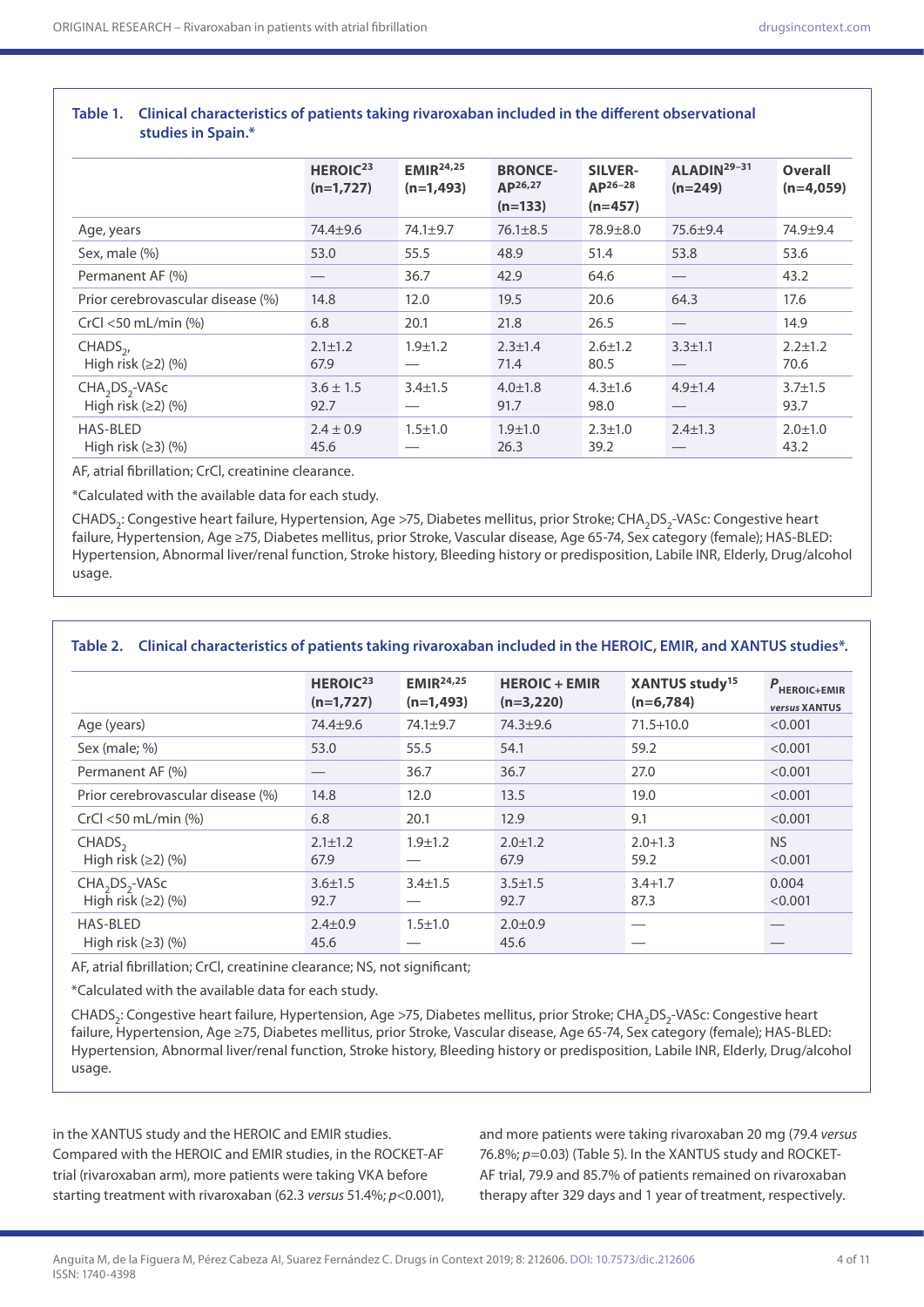### **Table 3. Clinical characteristics of patients included in the ALADIN study and ROCKET-AF trial\*.**

|                                                                       | ALADIN <sup>29-31</sup><br>$(n=249)$ | <b>ROCKET-</b><br>AF <sup>12</sup><br>(rivaroxaban<br>arm)<br>$(n=7, 131)$ | $P_{ALADIN}$<br>versus<br><b>ROCKET-AF</b> |  |  |  |  |
|-----------------------------------------------------------------------|--------------------------------------|----------------------------------------------------------------------------|--------------------------------------------|--|--|--|--|
| Age (years)                                                           | 75.6±9.4                             | 73.0                                                                       | < 0.001                                    |  |  |  |  |
| Sex<br>(male; %)                                                      | 53.8                                 | 60.3                                                                       | 0.04                                       |  |  |  |  |
| Permanent<br>AF(%)                                                    |                                      | 81.1                                                                       |                                            |  |  |  |  |
| Prior<br>cerebrovascular<br>disease (%)                               | 64.3                                 | 54.9                                                                       | 0.004                                      |  |  |  |  |
| $CrCl < 50$ mL/<br>min (%)                                            |                                      | 20.6                                                                       |                                            |  |  |  |  |
| CHADS <sub>2</sub><br>High risk<br>$(\geq 2)$ (%)                     | $3.3 \pm 1.1$                        | $3.5 \pm 0.9$<br>100                                                       | 0.005                                      |  |  |  |  |
| CHA <sub>2</sub> DS <sub>2</sub> -VASc<br>High risk<br>$(\geq 2)$ (%) | $4.9 + 1.4$                          | 100                                                                        |                                            |  |  |  |  |
| <b>HAS-BLED</b><br>High risk<br>$(\geq 3)$ (%)                        | $2.4 \pm 1.3$                        | 62.5                                                                       |                                            |  |  |  |  |

AF, atrial fibrillation; CrCl, creatinine clearance;

\*Calculated with the available data for each study.

CHADS<sub>2</sub>: Congestive heart failure, Hypertension, Age >75, Diabetes mellitus, prior Stroke; CHA<sub>2</sub>DS<sub>2</sub>-VASc: Congestive heart failure, Hypertension, Age ≥75, Diabetes mellitus, prior Stroke, Vascular disease, Age 65-74, Sex category (female); HAS-BLED: Hypertension, Abnormal liver/renal function, Stroke history, Bleeding history or predisposition, Labile INR, Elderly, Drug/alcohol usage.

Satisfaction of treatment with rivaroxaban using the ACTS scale was specifically analyzed in the BRONCE-AP, SILVER-AP, and ALADIN studies. Overall, in our study, the mean ACTS burden and benefit scores were 52.3±6.9 and 12.1±2.2, respectively. In the SILVER-AP study, the mean ACTS burden and benefit scores were higher among patients taking rivaroxaban for 12 months or more compared with those patients taking rivaroxaban for less than 12 months (53.1±6.5 *versus* 50.3±8.0; *p*<0.001, and 12.2±2.3 *versus* 11.8±2.3; *p*=0.008, respectively). In the XANTUS study, after switching from VKA to rivaroxaban, the ACTS burden and benefit scores significantly increased at month 3 (Table 6).

# **Discussion**

Our study included more than 4,100 patients with NVAF, attended by different specialties (i.e. primary care, cardiology,

internal medicine, neurology, and hematology) throughout Spain, treated with rivaroxaban for the prevention of stroke or systemic embolism. In our study, patients were elderly (mean age 75 years), nearly 50% of patients were women, and up to 18% of patients had prior cerebrovascular disease. In addition, thromboembolic risk was high, and more than 40% of patients had a high bleeding risk. Compared with the XANTUS study,<sup>15</sup> patients included in the HEROIC and EMIR studies were older, had more frequently a creatinine clearance <50 mL/min, and a higher thromboembolic risk, and compared with the ROCKET-AF study (rivaroxaban arm),<sup>12</sup> patients included in the ALADIN study were older and had more prior cerebrovascular disease, but a lower thromboembolic risk. Overall, our patients had a lower thromboembolic and bleeding risk than those included in the ROCKET-AF trial but a higher thromboembolic risk than those included in the XANTUS study.12,15 ROCKET-AF was the clinical trial that included those patients with the highest thromboembolic risk among all DOAC trials.<sup>39-41</sup> When rivaroxaban was introduced in clinical practice, it was mainly prescribed in patients with a better clinical profile,<sup>13-15</sup> or among patients with a high bleeding risk.22 However, as our study has shown, the experience with rivaroxaban has increased in routine practice, it is prescribed in different clinical settings, and its use has been extended to the entire AF population, regardless of the clinical profile of patients. Therefore, this study exhibits an accurate description of the clinical profile and management of NVAF patients taking rivaroxaban in Spain and may complement, in our country, the information provided by the ROCKET-AF trial and the XANTUS study.

In the HEROIC and EMIR studies, between 7 and 8.1% of patients had valvular heart disease.23–25 As is well known, DOACs are contraindicated in patients with AF and mechanical prosthetic valves or moderate to severe mitral stenosis (usually of rheumatic origin), but they can be used in patients with other native valvular disease.<sup>42</sup> Thus, a recent meta-analysis of four phase III AF clinical trials has shown that the overall efficacy and safety of DOACs were independent of the presence of valvular heart disease.<sup>43</sup>

With regard to the antithrombotic treatment, in our study, nearly 58% of our patients were taking VKA before starting treatment with rivaroxaban. This percentage was higher than that reported in other studies performed in Europe or the United States in routine practice, but lower than that in the ROCKET-AF trial.12,15,44,45 This is because in Spain, the reimbursement for the initial prescription of DOACs is limited in the majority of the autonomous communities to some specific conditions, such as poor INR control or a high intracranial bleeding risk.<sup>46</sup> In fact, in our study, poor INR control was the most common reason (69% of patients taking VKA) for switching from VKA to rivaroxaban. This is very relevant, as in Spain, up to 40–50% of patients taking VKA have inadequate anticoagulation control. Considering that approximately 30% of all oral anticoagulants prescribed in Spain correspond to DOACs and the remaining 70% to VKA, these data strongly suggest that DOACs are underused in Spain.<sup>47,48</sup>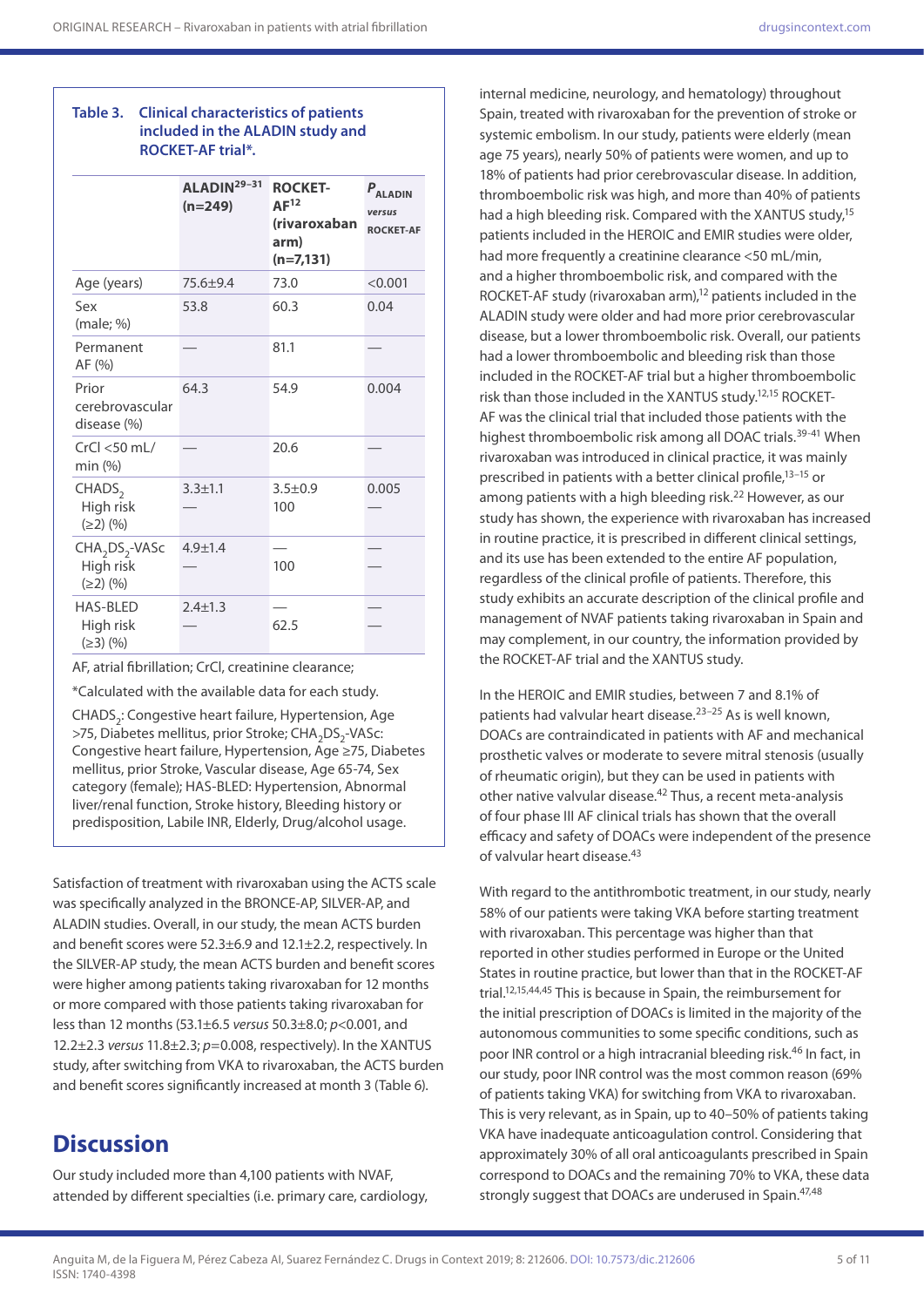|                                                                                            | HEROIC <sup>23</sup><br>$(n=1,727)$ | EMIR <sup>24,25</sup><br>$(n=1,493)$ | <b>BRONCE-</b><br>AP <sup>26,27</sup><br>$(n=133)$ | <b>SILVER-</b><br>$AP^{26-28}$<br>$(n=457)$ | ESPARTA <sup>32-34</sup><br>$(n=110)$ | Overall*                     |
|--------------------------------------------------------------------------------------------|-------------------------------------|--------------------------------------|----------------------------------------------------|---------------------------------------------|---------------------------------------|------------------------------|
| Previous use of VKA (%)<br>Warfarin<br>Acenocoumarol<br>Switch due to poor INR control (%) | 57.0<br>15.1<br>84.9<br>64.8        | 44.9<br>68.2                         | 89.5<br>1.7<br>98.3<br>83.1                        | 97.2<br>3.2<br>96.8<br>75.7                 | 39.1<br>4.7<br>95.3<br>67.4           | 57.7<br>10.5<br>89.5<br>68.9 |
| Previous use of heparin (%)<br>Previous use of other DOACs (%)                             | 6.2<br>2.9                          | 2.2<br>2.7                           | 10.5<br>$\Omega$                                   | 2.6<br>$\Omega$                             | $\Omega$<br>1.8                       | 4.2<br>2.3                   |
| Duration of treatment with<br>rivaroxaban (months)                                         |                                     |                                      | $14.7 \pm 10.8$                                    | $13.5 \pm 11.1$                             | $15.6 \pm 14.1$                       | $14.1 \pm 11.5$              |
| Rivaroxaban (%)<br>$20 \,\mathrm{mg}$<br>$15 \text{ mg}$                                   |                                     | 76.8<br>22.0                         | 69.9<br>30.1                                       | 70.2<br>29.8                                | 59.1<br>40.9                          | 74.1<br>25.9                 |
| Adherence to rivaroxaban treatment $(\%)^{\dagger}$                                        |                                     |                                      | 97.9                                               | 97.2                                        | 68.2                                  | 92.7                         |

#### **Table 4. Antithrombotic treatment of patients included in different observational studies in Spain.\***

DOACs, direct oral anticoagulants; INR, international normalized ratio; VKA, vitamin K antagonists.

\*Calculated with the available data for each study.

†The Haynes–Sackett test was applied in the BRONZE-AP and SILVER-AP studies. The Morisky–Green test was applied in the ESPARTA study.

#### **Table 5. Antithrombotic treatment of patients included in the HEROIC, EMIR, and XANTUS studies and ROCKET-AF trial.\***

|                                                    | HEROIC <sup>23</sup><br>$(n=1,727)$ | EMIR <sup>24,25</sup><br>$(n=1,493)$ | <b>HEROIC+</b><br><b>EMIR</b><br>$(n=3,220)$ | <b>XANTUS</b><br>study <sup>15</sup><br>$(n=6,784)$ | $P$ <sub>HEROIC+</sub><br><b>EMIR</b> versus<br><b>XANTUS</b> | ROCKET-AF <sup>12</sup><br><i>(rivaroxaban</i><br>arm)<br>$(n=7,131)$ | $P$ HEROIC+EMIR<br>versus ROCKET-AF |
|----------------------------------------------------|-------------------------------------|--------------------------------------|----------------------------------------------|-----------------------------------------------------|---------------------------------------------------------------|-----------------------------------------------------------------------|-------------------------------------|
| Previous use of VKA (%)                            | 57.0                                | 44.9                                 | 51,4                                         | 45.5                                                | < 0.001                                                       | 62.3                                                                  | < 0.001                             |
| Warfarin                                           | 15.1                                |                                      | 15.1                                         |                                                     |                                                               |                                                                       |                                     |
| Acenocoumarol                                      | 84.9                                |                                      | 84.9                                         |                                                     |                                                               |                                                                       |                                     |
| Switch due to poor INR<br>control (%)              | 64.8                                | 457 (68.2)                           |                                              |                                                     |                                                               |                                                                       |                                     |
| Previous use of heparin (%)                        | 6.2                                 | 2.2                                  | 4.3                                          | 3.2                                                 | 0.004                                                         |                                                                       |                                     |
| Previous use of other DOACs (%)                    | 2.9                                 | 2.7                                  | 2.8                                          | 3.2                                                 | <b>NS</b>                                                     | $\mathbf 0$                                                           | < 0.001                             |
| Duration of treatment with<br>rivaroxaban (months) |                                     |                                      |                                              | $11.0 \pm 3.8$                                      |                                                               | 23.6                                                                  |                                     |
| Rivaroxaban (%)                                    |                                     |                                      |                                              |                                                     |                                                               |                                                                       |                                     |
| $20 \,\mathrm{mg}$                                 |                                     | 76.8                                 | 76.8                                         | 78.7                                                | <b>NS</b>                                                     | 79.4                                                                  | 0.03                                |
| $15 \text{ mg}$                                    |                                     | 22.0                                 | 22.0                                         | 21.3                                                | <b>NS</b>                                                     | 20.6                                                                  | <b>NS</b>                           |

\*Calculated with the available data for each study.

Polymedication was reported in 75–86% of our patients. Drug–drug interactions with rivaroxaban are uncommon. In the ROCKET-AF trial, polymedication was associated with a higher risk of bleeding but not of stroke. Importantly, the

efficacy and safety of rivaroxaban were independent of the number of concomitant drugs and the use of  $\geq 1$ combined cytochrome P450 3A4 and P-glycoprotein inhibitors.49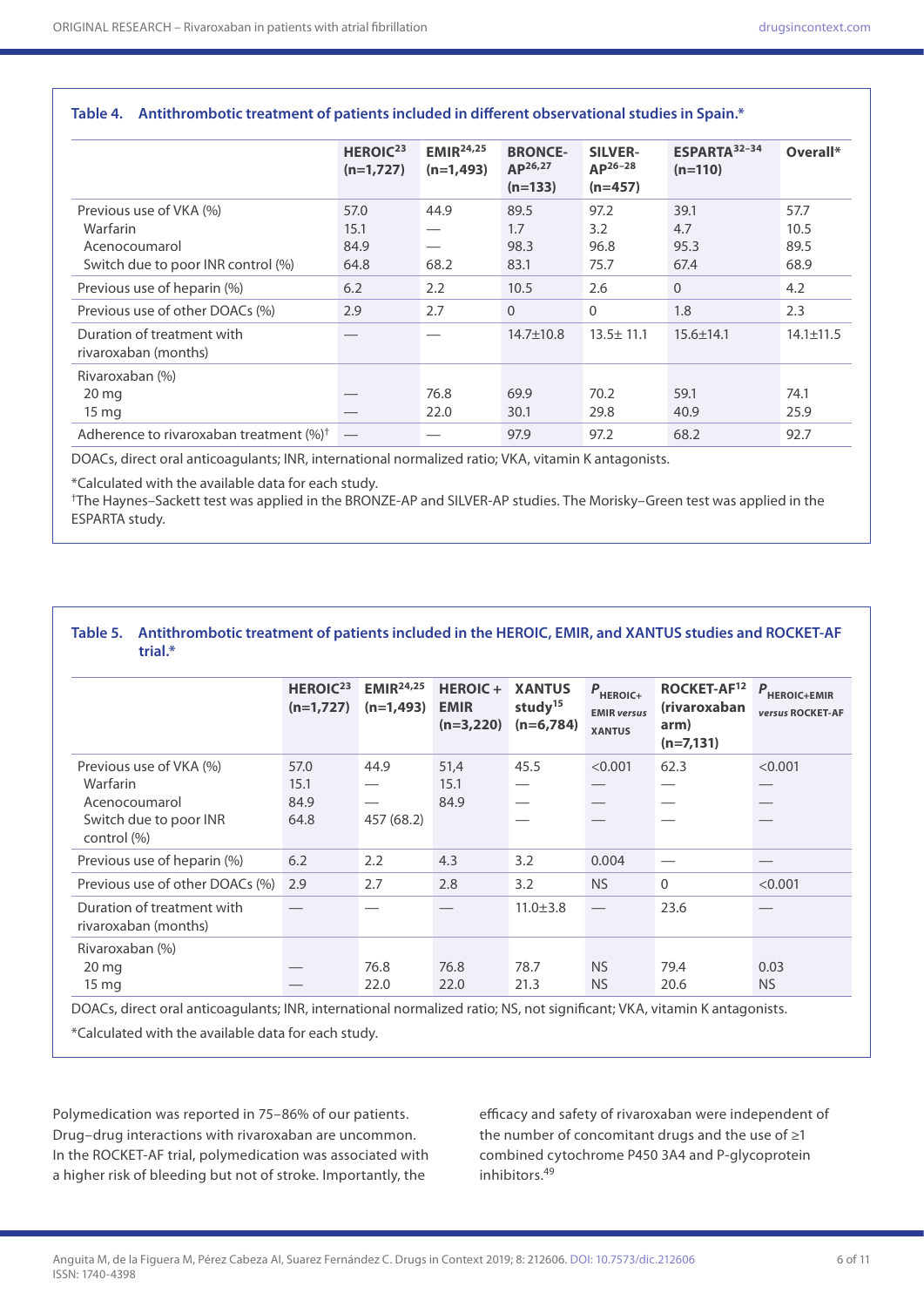|                                                                           | <b>BRONCE-AP26,27</b><br>$(n=133)$ | SILVER-AP <sup>26-28</sup><br>$(n=457)$          | $ALADIN29-31$<br>$(n=249)$ | <b>Overall</b> | XANTUS study <sup>35</sup><br>$(n=1,291)$ |                            |
|---------------------------------------------------------------------------|------------------------------------|--------------------------------------------------|----------------------------|----------------|-------------------------------------------|----------------------------|
|                                                                           |                                    |                                                  |                            |                |                                           | <b>Baseline</b> At month 3 |
| Burden scale<br><12 months of treatment<br>$\geq$ 12 months of treatment  | $54.1 \pm 6.0$                     | $51.4 + 7.5$<br>$50.3 + 8.0$<br>$53.1 \pm 6.5$   | $54.6 + 6.2$               | $52.3 + 6.9$   | $50.5 \pm 8.4$                            | 54.4                       |
| Benefit scale<br><12 months of treatment<br>$\geq$ 12 months of treatment | $12.1 \pm 2.3$                     | $12.0 \pm 2.3$<br>$11.8 \pm 2.3$<br>$12.2 + 2.3$ | $12.4 + 2.1$               | $12.1 \pm 2.2$ | $10.3 + 2.7$                              | 11.4                       |

**Table 6. Satisfaction of treatment with rivaroxaban in the BRONCE-AP, SILVER-AP, ALADIN, and XANTUS studies.\***

With regard to the suitability of dosage of rivaroxaban, in the EMIR study, underdosing was observed in 10.4% of patients and overdosing, in 8.2%.24 In the XANTUS study, of patients with a creatinine clearance ≥50 mL/min, 15% received rivaroxaban 15 mg, and of patients with moderate or severe renal impairment, 36% of patients received rivaroxaban 20 mg.15 Remarkably, underdosing with rivaroxaban has not been associated with an increased risk of stroke.<sup>50</sup> However, despite the observation that prescription of inappropriate doses seems lower with rivaroxaban compared with other DOACs, it is common in real-world clinical practice, $51$  and this may have a negative impact on outcomes. $<sup>7</sup>$  Therefore, it is mandatory to prescribe</sup> the appropriate dosage of DOACs according to the clinical characteristics of the patients.

Medication persistence was high in the XANTUS study (80%) and in the ROCKET-AF trial (86% at year one).<sup>12,15</sup> In a recent retrospective study, approximately 96 and 91% of patients remained on rivaroxaban therapy after 1 and 2 years of treatment, respectively.17 In our study, adherence with rivaroxaban was high (93%) at the moment of being included in the study. Medication persistence is essential in patients with chronic conditions, such as AF. All these data indicate that medication persistence and adherence are high among patients taking rivaroxaban in routine practice.

Not only AF but also anticoagulation treatment is associated with poorer quality of life.<sup>52</sup> Although it has been reported that satisfaction with treatment is high among patients with AF chronically anticoagulated with VKA, $53$  the XANTUS study demonstrated that switching from VKA to rivaroxaban was associated with an improvement of quality of life.<sup>35</sup> In our study, satisfaction with rivaroxaban was high (low burden and high benefit with anticoagulant treatment), particularly among patients chronically anticoagulated.

Although including data from different studies may increase the risk of bias, the high number of patients included throughout Spain, the similar study designs, and the accuracy

of data recorded may diminish this risk. Of note, not all variables could be recorded in all studies, and some analyses were not performed with the data of the six studies. In addition, comparing our data with those of the XANTUS and the ROCKET-AF studies has some limitations, as these studies had a different design and inclusion criteria. However, due to the importance of these studies about the use of rivaroxaban, these comparisons may be of interest. Finally, the results of our study can be applied only to patients with a similar clinical profile and health care system.

## **Conclusion**

NVAF patients taking rivaroxaban for the prevention of stroke in routine practice in Spain were elderly and had a high thromboembolic risk, and more than 40% of patients had a high bleeding risk. Patients included in the HEROIC and EMIR studies were older and had more renal insufficiency and a higher thromboembolic risk than those in the XANTUS study, and patients included in the ALADIN study were older and had more prior cerebrovascular disease, but a lower thromboembolic risk than those in the ROCKET-AF trial (rivaroxaban arm), suggesting that in Spain, rivaroxaban is prescribed in a wide range of NVAF patients. Approximately 58% of patients were taking VKA before starting treatment with rivaroxaban, with poor INR control being the main reason for switching. However, according to guidelines, treatment naïve patients with NVAF should start anticoagulant treatment with DOACs, instead of VKA. Overall, 74% of patients were taking rivaroxaban 20 mg, and 26% rivaroxaban 15 mg. In the majority of patients, rivaroxaban was properly prescribed, even better than with other DOACs, likely due to its high simplicity of use (i.e. a single daily dose and dosage adjustment only according to renal function). Medication adherence and satisfaction with rivaroxaban were high. All these data strongly suggest that rivaroxaban is a good alternative for the treatment of NVAF patients.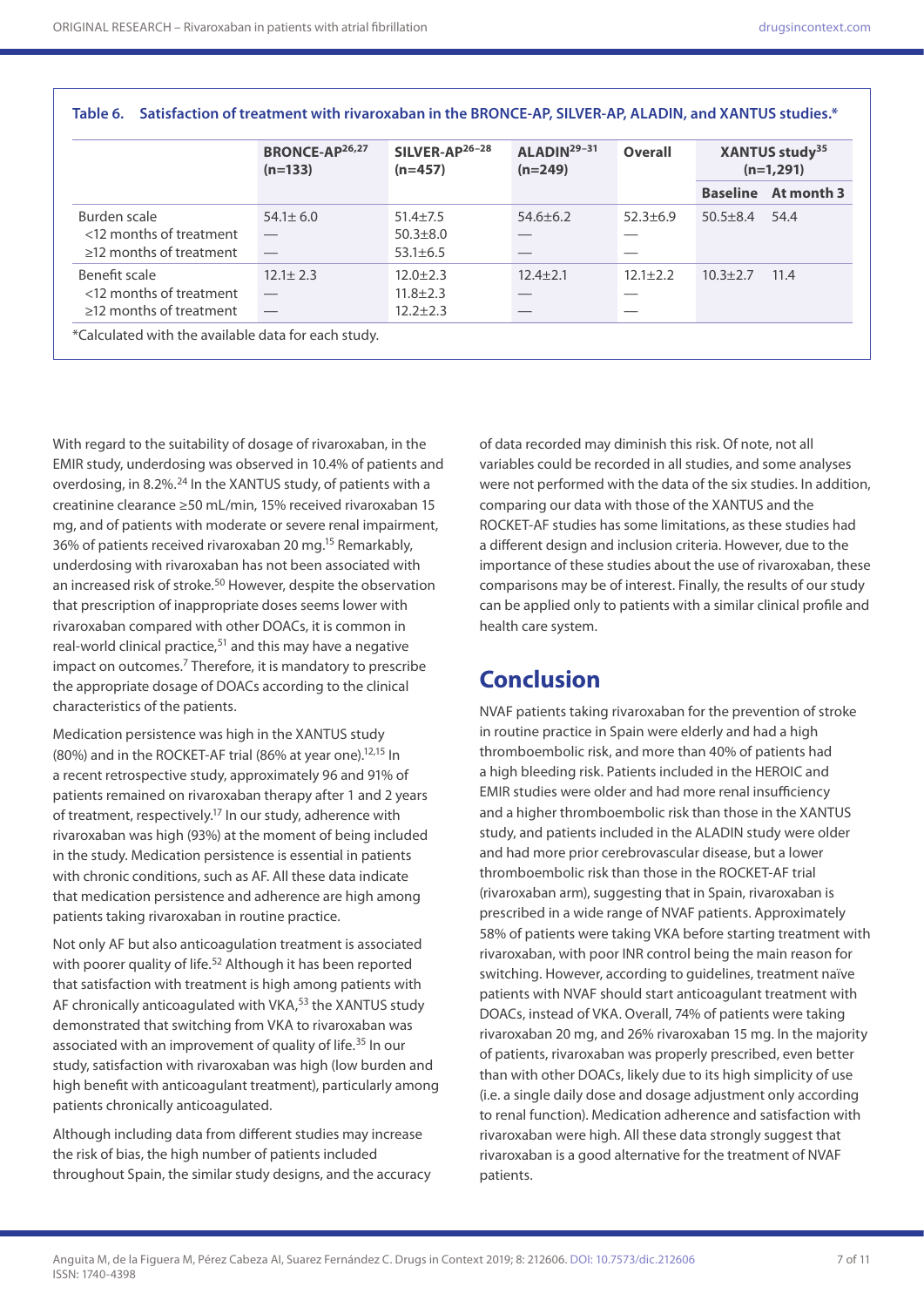**Contributions:** All authors contributed equally to the preparation of this review. All named authors meet the International Committee of Medical Journal Editors (ICMJE) criteria for authorship for this article, take responsibility for the integrity of the work as a whole, and have given their approval for this version to be published.

**Disclosure and potential conflicts of interest:** MA has received funding for consultancy services and lecturing from Bayer, Daiichi-Sankyo and Pfizer. MDLF has received funding from Bayer Hispania for designing and publishing SILVER and BRONZE studies. APC has no conflict of interest to declare. CSF has received funding for consultancy services and lecturing from Bayer, Daiichi-Sankyo and Pfizer. The International Committee of Medical Journal Editors (ICMJE) Potential Conflicts of Interests form for the authors is available for download at <http://www.drugsincontext.com/wp-content/uploads/2019/09/dic.212606-COI.pdf>

**Acknowledgments:** Editorial assistance was provided by Content Ed Net, Madrid, Spain.

**Funding declaration:** Editorial assistance was funded by Bayer Hispania.

**Copyright:** Copyright © 2019 Anguita M, de la Figuera M, Pérez Cabeza AI, Suarez Fernández C. <https://doi.org/10.7573/dic.212606>. Published by Drugs in Context under Creative Commons License Deed CC BY NC ND 4.0, which allows anyone to copy, distribute, and transmit the article provided it is properly attributed in the manner specified below. No commercial use without permission.

**Correct attribution:** Copyright © 2019 Anguita M, de la Figuera M, Pérez Cabeza AI, Suarez Fernández C. Published by Drugs in Context under Creative Commons License Deed CC BY NC ND 4.0.

**Article URL:** [https://www.drugsincontext.com/clinical-profile-and-management-of-rivaroxaban-in-patients-with-atrial-fibrillation-in-routine](https://www.drugsincontext.com/clinical-profile-and-management-of-rivaroxaban-in-patients-with-atrial-fibrillation-in-routine-practice-in-spain:-data-from-six-nationwide-studies/)[practice-in-spain:-data-from-six-nationwide-studies/](https://www.drugsincontext.com/clinical-profile-and-management-of-rivaroxaban-in-patients-with-atrial-fibrillation-in-routine-practice-in-spain:-data-from-six-nationwide-studies/)

**Correspondence:** Manuel Anguita, Hospital Universitario Reina Sofia, Ctra. Av. Menendez Pidal, s/n, 14004, Córdoba, Spain. [manuelp.anguita.sspa@juntadeandalucia.es](mailto:manuelp.anguita.sspa@juntadeandalucia.es)

**Provenance:** submitted; externally peer reviewed.

**Submitted:** 18 June 2019; **Peer review comments to author:** 13 August 2019; **Revised manuscript received:** 3 September 2019; **Accepted:** 9 September 2019; **Publication date:** 9 October 2019.

**Drugs in Context** is published by BioExcel Publishing Ltd. Registered office: Plaza Building, Lee High Road, London, England, SE13 5PT.

BioExcel Publishing Limited is registered in England Number 10038393. VAT GB 252 7720 07.

For all manuscript and submissions enquiries, contact the Editor-in-Chief [gordon.mallarkey@bioexcelpublishing.com](mailto:gordon.mallarkey@bioexcelpublishing.com)

For all permissions, rights and reprints, contact David Hughes [david.hughes@bioexcelpublishing.com](http://david.hughes@bioexcelpublishing.com)

## **References**

- 1. [Alkhouli M,](file:///D:\https:\www.ncbi.nlm.nih.gov\pubmed\) [Noseworthy PA,](file:///D:\https:\www.ncbi.nlm.nih.gov\pubmed\) Rihal CS, [Holmes DR Jr.](file:///D:\https:\www.ncbi.nlm.nih.gov\pubmed\) Stroke prevention in nonvalvular atrial fibrillation: a stakeholder perspective. *J Am Coll Cardiol*. 2018;71(24):2790–2801. <https://doi.org/10.1016/j.jacc.2018.04.013>
- 2. [Kirchhof P](file:///D:\https:\www.ncbi.nlm.nih.gov\pubmed\), Benussi S, [Kotecha D,](file:///D:\https:\www.ncbi.nlm.nih.gov\pubmed\) et al. 2016 ESC Guidelines for the management of atrial fibrillation developed in collaboration with EACTS. *Eur Heart J*. 2016;37(38):2893–2962.<https://doi.org/10.1093/eurheartj/ehw210>
- 3. Suárez Fernández C, Formiga F, Camafort M, et al. [Antithrombotic treatment in elderly patients with atrial fibrillation: a practical](https://www.ncbi.nlm.nih.gov/pubmed/26530138)  [approach.](https://www.ncbi.nlm.nih.gov/pubmed/26530138) *BMC Cardiovasc Disord*. 2015;15:143.<https://doi.org/10.1186/s12872-015-0137-7>
- 4. Wehbe RM, Yadlapati A. Underuse of oral anticoagulants for nonvalvular atrial fibrillation: past, present, and future. *Tex Heart Inst J*. 2016;43(4):287–290. <https://doi.org/10.14503/THIJ-16-5785>
- 5. Barrios V, Calderón A, Escobar C, de la Figuera M. [Patients with atrial fibrillation in a primary care setting: Val-FAAP study.](https://www.ncbi.nlm.nih.gov/pubmed/22054913) *Rev Esp Cardiol (Engl Ed)*. 2012;65(1):47–53. <https://doi.org/10.1016/j.recesp.2011.08.008>
- 6. Ruff CT, Giugliano RP, Braunwald E, et al. [Comparison of the efficacy and safety of new oral anticoagulants with warfarin in](http://www.ncbi.nlm.nih.gov/pubmed/24315724)  [patients with atrial fibrillation: a meta-analysis of randomised trials.](http://www.ncbi.nlm.nih.gov/pubmed/24315724) *Lancet*. 2014;383(9921):955–962. [https://doi.org/10.1016/S0140-6736\(13\)62343-0](https://doi.org/10.1016/S0140-6736(13)62343-0)
- 7. Escobar C, Martí-Almor J, Pérez Cabeza A, Martínez-Zapata MJ. Direct oral anticoagulants versus vitamin K antagonists in real-life patients with atrial fibrillation. A systematic review and meta-analysis. *Rev Esp Cardiol (Engl Ed)*. 2019;72(4):305–316. <https://doi.org/10.1016/j.rec.2018.03.009>
- 8. [Spence JD.](file:///D:\https:\www.ncbi.nlm.nih.gov\pubmed\) Cardioembolic stroke: everything has changed. *Stroke Vasc Neurol*. 2018;3(2):76–83. <https://doi.org/10.1136/svn-2018-000143>
- 9. [Pol D,](file:///D:\https:\www.ncbi.nlm.nih.gov\pubmed\) [Curtis C](file:///D:\https:\www.ncbi.nlm.nih.gov\pubmed\), Ramukumar S, Bittinger L. NOACs now mainstream for the use of anticoagulation in non-valvular atrial fibrillation in Australia. *Heart Lung Circ*. 2019;28(4):e40–e42. <https://doi.org/10.1016/j.hlc.2018.03.010>
- 10. [Admassie E,](file:///D:\https:\www.ncbi.nlm.nih.gov\pubmed\) [Chalmers L,](file:///D:\https:\www.ncbi.nlm.nih.gov\pubmed\) [Bereznicki LR](file:///D:\https:\www.ncbi.nlm.nih.gov\pubmed\). Changes in oral anticoagulant prescribing for stroke prevention in patients with atrial fibrillation. *Am J Cardiol*. 2017;120(7):1133–1138. <https://doi.org/10.1016/j.amjcard.2017.06.055>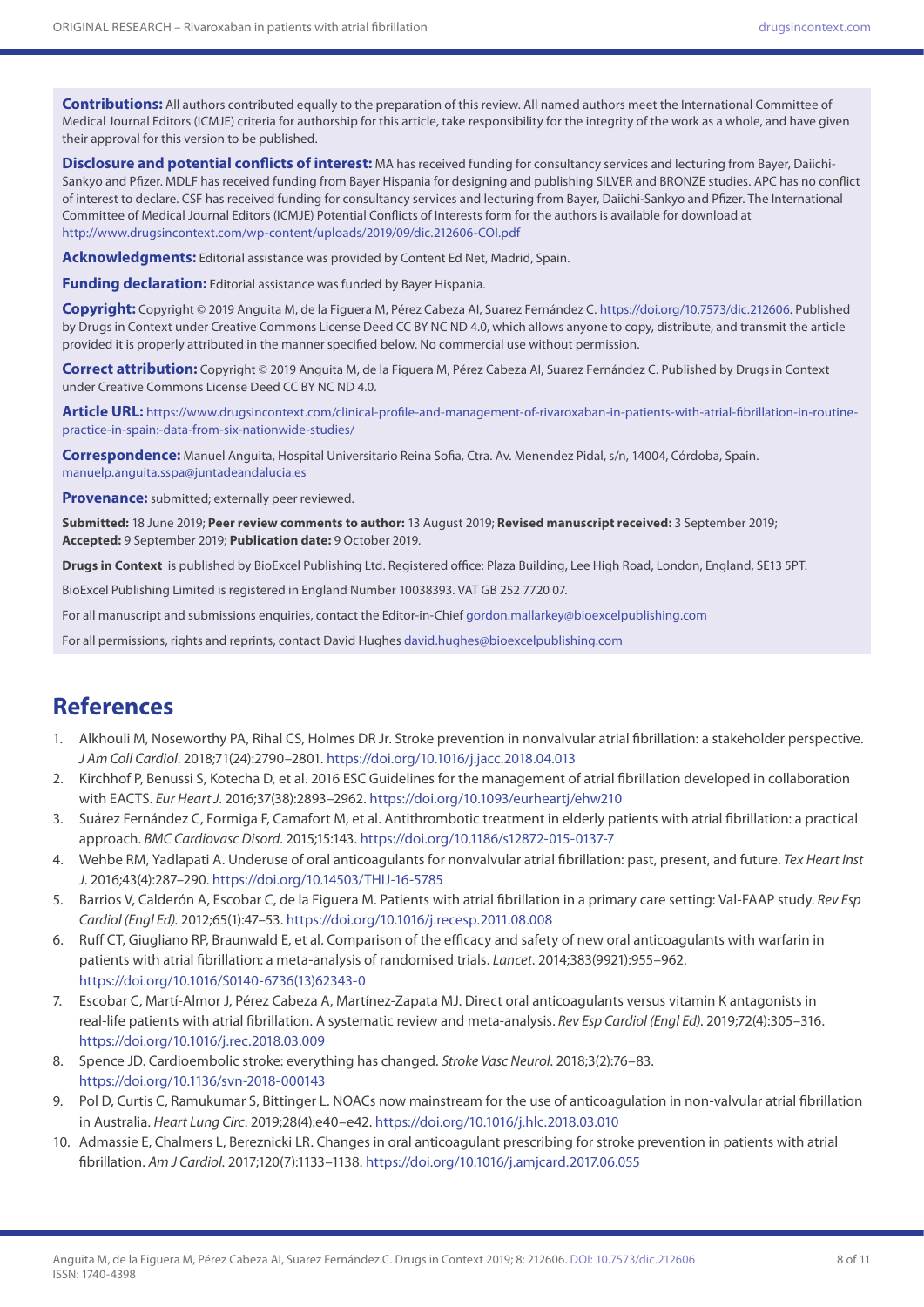- 11. [Oqab Z](file:///D:\https:\www.ncbi.nlm.nih.gov\pubmed\), [Pournazari P,](file:///D:\https:\www.ncbi.nlm.nih.gov\pubmed\) [Sheldon RS.](file:///D:\https:\www.ncbi.nlm.nih.gov\pubmed\) What is the impact of frailty on prescription of anticoagulation in elderly patients with atrial fibrillation? A systematic review and meta-analysis. *J Atr Fibrillation*. 2018;10(6):1870. <https://doi.org/10.4022/jafib.1870>
- 12. [Patel MR,](file:///D:\https:\www.ncbi.nlm.nih.gov\pubmed\) [Mahaffey KW,](file:///D:\https:\www.ncbi.nlm.nih.gov\pubmed\) [Garg J,](file:///D:\https:\www.ncbi.nlm.nih.gov\pubmed\) et al. Rivaroxaban versus warfarin in nonvalvular atrial fibrillation. *N Engl J Med*. 2011;365(10): 883–891. <https://doi.org/10.1056/NEJMoa1009638>
- 13. Barón-Esquivias G, Marín F, Sanmartín Fernandez M. Rivaroxaban in patients with atrial fibrillation: from ROCKET AF to everyday practice. *Expert Rev Cardiovasc Ther*. 2017;15(5):403–413. <https://doi.org/10.1080/14779072.2017.1309293>
- 14. Barrios V, Escobar C. [From clinical trials to clinical practice. Experience with rivaroxaban in the anticoagulant treatment of](https://www.ncbi.nlm.nih.gov/pubmed/26951931)  [patients with non-valvular atrial fibrillation.](https://www.ncbi.nlm.nih.gov/pubmed/26951931) *Semergen*. 2017;43(3):222–229. <https://doi.org/10.1016/j.semerg.2016.01.016>
- 15. [Camm AJ,](D:\http:\www.ncbi.nlm.nih.gov\pubmed\) Amarenco P, Haas S, et al. XANTUS: a real-world, prospective, observational study of patients treated with rivaroxaban for stroke prevention in atrial fibrillation. *Eur Heart J*. 2016;37(14):1145–1153. <https://doi.org/10.1093/eurheartj/ehv466>
- 16. Martí E, Segado A, Pastor-Galán I, et al. [Use of rivaroxaban for the prevention of stroke in patients with nonvalvular atrial](https://www.ncbi.nlm.nih.gov/pubmed/29848095)  [fibrillation in Spain.](https://www.ncbi.nlm.nih.gov/pubmed/29848095) *Future Cardiol*. 2018;14(3s):3–8.<https://doi.org/10.2217/fca-2018-0020>
- 17. Pérez Cabeza AI, González Correa JA, Chinchurreta Capote PA, et al. [Drug persistence and outcomes in a cohort of patients](https://www.ncbi.nlm.nih.gov/pubmed/29848094)  [with nonvalvular atrial fibrillation treated with rivaroxaban after 2 years of follow-up in clinical practice.](https://www.ncbi.nlm.nih.gov/pubmed/29848094) *Future Cardiol*. 2018;14(3s):9–16.<https://doi.org/10.2217/fca-2018-0021>
- 18. Muñiz Lobato S, Tarrazo Tarrazo C, González Fernández E, Morán Alcalá M. *Future Cardiol*. 2018;14(3s):17–24. <https://doi.org/10.2217/fca-2018-0022>
- 19. Gavín Sebastián O, Izuzquiza Fernández M, Martínez Fernández R, Palomera Bernal L. [Anticoagulation with rivaroxaban in a](https://www.ncbi.nlm.nih.gov/pubmed/29848092)  [hematology unit: clinical profile, events and discontinuation rates in real-life patients with nonvalvular atrial fibrillation.](https://www.ncbi.nlm.nih.gov/pubmed/29848092) *Future Cardiol*. 2018 May;14(3s):25–30. <https://doi.org/10.2217/fca-2018-0023>
- 20. Cerezo-Manchado JJ, Navarro-Almenzar B, Elvira-Ruiz G, et al. [Effectiveness and safety of rivaroxaban in a cohort of 142 patients](https://www.ncbi.nlm.nih.gov/pubmed/29848091)  [with nonvalvular atrial fibrillation treated with rivaroxaban for the prevention of stroke.](https://www.ncbi.nlm.nih.gov/pubmed/29848091) *Future Cardiol*. 2018;14(3s):31–37. <https://doi.org/10.2217/fca-2018-0024>
- 21. Brun Guinda D, Callen García Ó, Ondiviela Pérez J, et al. [Clinical profile, management and outcomes in a cohort of elderly](https://www.ncbi.nlm.nih.gov/pubmed/29848090)  [and highly comorbid patients with nonvalvular atrial fibrillation treated with rivaroxaban in routine practice.](https://www.ncbi.nlm.nih.gov/pubmed/29848090) *Future Cardiol*. 2018;14(3s):39–45. <https://doi.org/10.2217/fca-2018-0025>
- 22. Pimentel Quezada Y, Bonilla Palomas JL, Gámez López AL, et al. [Has the clinical profile of patients with nonvalvular atrial](https://www.ncbi.nlm.nih.gov/pubmed/29848089)  [fibrillation treated with rivaroxaban changed in the last 5 years of use?](https://www.ncbi.nlm.nih.gov/pubmed/29848089) *Future Cardiol*. 2018;14(3s):47–53. <https://doi.org/10.2217/fca-2018-0026>
- 23. Peris Vidal J, Ferreiro Argüelles M, Hidalgo Urbano RJ, et al. Patients with non-valvular atrial fibrillation treated with rivaroxaban in Spain: unequal access to oral direct anticoagulants (HEROIC study). *Cardiocore*. 2018;53(4), 159–165. <https://doi.org/10.1016/j.carcor.2018.04.002>
- 24. Marín F, Rivera Caravaca JM, Esteve Pastor MA, et al. Atherothrombotic risk profile in patients with nonvalvular atrial fibrillation treated with rivaroxaban in Spain. *Rev Esp Cardiol*. 2018;71 (Suppl 1):A6009–151.
- 25. Sanmartín Fernández M, Anguita Sánchez M, Marín F, et al. Not adequate dosage of rivaroxaban according to creatinine clearance in nonvalvular atrial fibrillation. Data from a multicenter and prospective study. *Rev Esp Cardiol.* 2018;71 (Suppl 1):A6003–74.
- 26. de la Figuera M, Cinza S, Egocheaga I, Marín N, Prieto MA; SILVER BRONCE-AP Investigators. [Clinical characteristics and](https://www.ncbi.nlm.nih.gov/pubmed/29454558)  [management of patients with atrial fibrillation treated with direct oral anticoagulants according to blood pressure control.](https://www.ncbi.nlm.nih.gov/pubmed/29454558) *Hipertens Riesgo Vasc*. 2018;35(4):e1–e9.<https://doi.org/10.1016/j.hipert.2018.01.003>
- 27. de la Figuera M, Prieto MA, Marín N, Egocheaga I, Cinza S; on behalf of the SILVER BRONCE-AP Investigators. [Differences in the](https://www.ncbi.nlm.nih.gov/pubmed/29174522)  [management of patients with atrial fibrillation according to whether primary care or the specialist initiates treatment with](https://www.ncbi.nlm.nih.gov/pubmed/29174522)  [direct oral anticoagulants. The SILVER-AP and BRONCE-AP studies.](https://www.ncbi.nlm.nih.gov/pubmed/29174522) *Semergen*. 2018;44(5):323–334. <https://doi.org/10.1016/j.semerg.2017.09.005>
- 28. de la Figuera M, Cinza S, Marín N, Egocheaga I, Prieto MA; on behalf og the SILVER-AP Investigators. [Clinical characteristics of](https://www.ncbi.nlm.nih.gov/pubmed/28764897)  [patients with atrial fibrillation treated with direct oral anticoagulants attended in primary care setting. The SILVER-AP study.](https://www.ncbi.nlm.nih.gov/pubmed/28764897) *Aten Primaria*. 2018;50(6):359–367.<https://doi.org/10.1016/j.aprim.2017.05.009>
- 29. [Suárez C](https://www.ncbi.nlm.nih.gov/pubmed/?term=Su%C3%A1rez C%5BAuthor%5D&cauthor=true&cauthor_uid=27423653), [Pose A,](file:///D:\https:\www.ncbi.nlm.nih.gov\pubmed\) [Montero-Pérez-Barquero M,](https://www.ncbi.nlm.nih.gov/pubmed/?term=Montero-P%C3%A9rez-Barquero M%5BAuthor%5D&cauthor=true&cauthor_uid=27423653) et al. Validation of satisfaction questionnaire ACTS in outpatients with atrial fibrillation treated with oral anticoagulants in Spain. ALADIN Study. *Med Clin (Barc)*. 2016;147(5):192–198. <https://doi.org/10.1016/j.medcli.2016.05.024>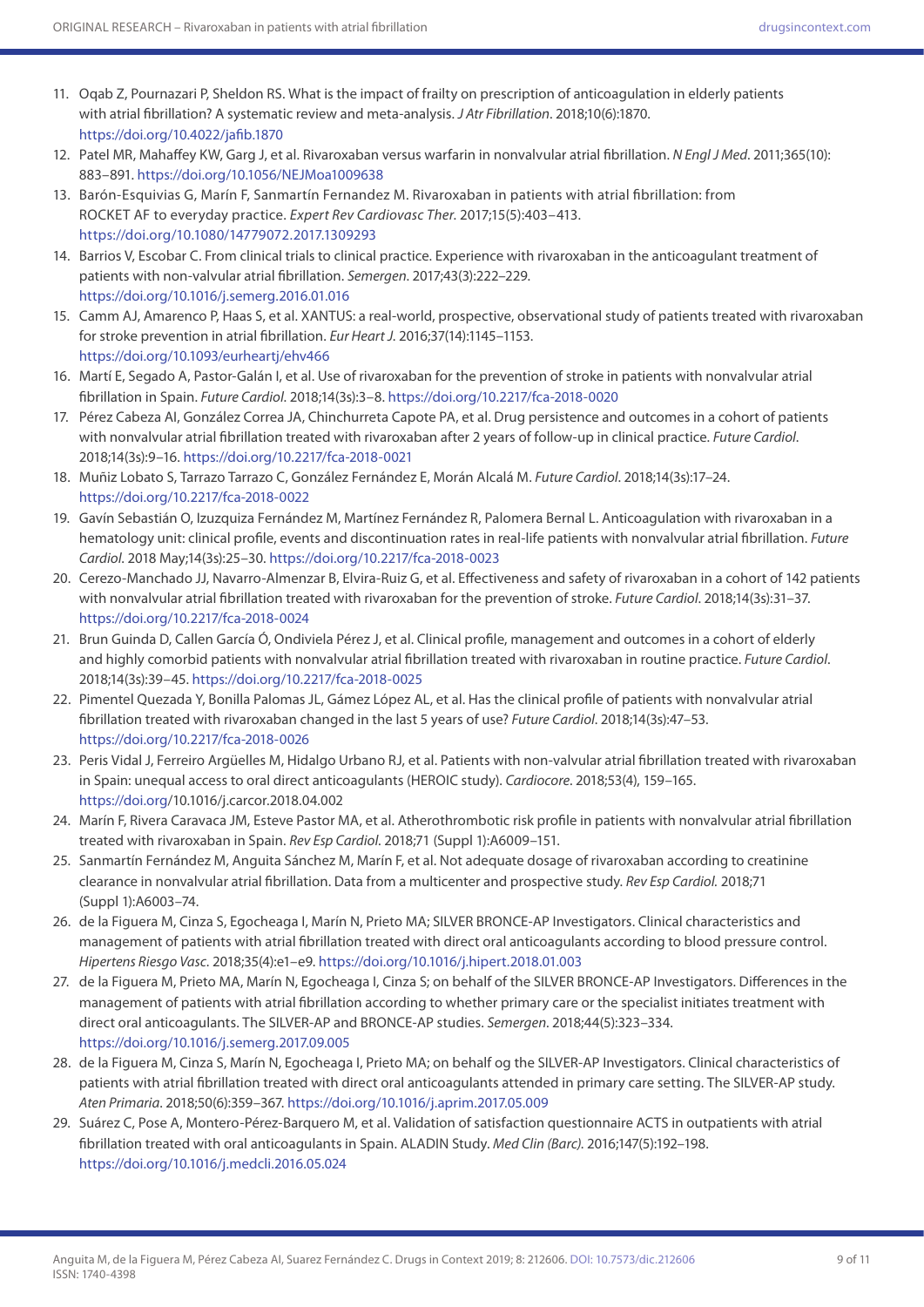- 30. Contreras Muruaga MM, Reig G, Vivancos J, et al. Factors associated with poor anticoagulation control with vitamin K antagonists among outpatients attended in internal medicine and neurology. The ALADIN study. *Rev Clin Esp*. 2018;218(7):327–335. <https://doi.org/10.1016/j.rce.2018.04.020>
- 31. [Reig-Rosello G,](file:///D:\https:\www.ncbi.nlm.nih.gov\pubmed\) [Contreras MM,](file:///D:\https:\www.ncbi.nlm.nih.gov\pubmed\) [Suarez-Fernandez C,](file:///D:\https:\www.ncbi.nlm.nih.gov\pubmed\) et al. Clinical profile and satisfaction with anticoagulated treatment in patients with non-valvular atrial fibrillation attended in Internal Medicine and Neurology departments of Spain. *Rev Neurol*. 2017;65(8):361–367.<https://doi.org/10.33588/rn.6508.2017063>
- 32. [Suárez Fernández C](https://www.ncbi.nlm.nih.gov/pubmed/?term=Su%C3%A1rez Fern%C3%A1ndez C%5BAuthor%5D&cauthor=true&cauthor_uid=28992980), [Mostaza JM,](file:///D:\https:\www.ncbi.nlm.nih.gov\pubmed\) [Castilla Guerra L,](file:///D:\https:\www.ncbi.nlm.nih.gov\pubmed\) et al. Adherence to recommendations of the Therapeutic Positioning Report about treatment with oral anticoagulants in elderly patients with atrial fibrillation. The ESPARTA study. *Med Clin (Barc)*. 2018;151(1):8–15.<https://doi.org/10.1016/j.medcli.2017.07.025>
- 33. [Mostaza JM,](file:///D:\https:\www.ncbi.nlm.nih.gov\pubmed\) [Suárez Fernández C,](https://www.ncbi.nlm.nih.gov/pubmed/?term=Su%C3%A1rez Fern%C3%A1ndez C%5BAuthor%5D&cauthor=true&cauthor_uid=29465254) [Castilla Guerra L,](file:///D:\https:\www.ncbi.nlm.nih.gov\pubmed\) et al. Type and doses of oral anticoagulants and adherence to anticoagulant treatment in elderly patients with atrial fibrillation: the ESPARTA study. *J Comp Eff Res*. 2018;7(3):223–232. <https://doi.org/10.2217/cer-2017-0034>
- 34. [Suárez Fernández C](https://www.ncbi.nlm.nih.gov/pubmed/?term=Su%C3%A1rez Fern%C3%A1ndez C%5BAuthor%5D&cauthor=true&cauthor_uid=29497282), [Castilla-Guerra L,](file:///D:\https:\www.ncbi.nlm.nih.gov\pubmed\) [Cantero Hinojosa J,](file:///D:\https:\www.ncbi.nlm.nih.gov\pubmed\) et al. Satisfaction with oral anticoagulants in patients with atrial fibrillation. *Patient Prefer Adherence*. 2018;12:267–274.<https://doi.org/10.2147/PPA.S152109>
- 35. [Coleman CI](file:///D:\https:\www.ncbi.nlm.nih.gov\pubmed\), [Haas S](file:///D:\https:\www.ncbi.nlm.nih.gov\pubmed\), [Turpie AG,](file:///D:\https:\www.ncbi.nlm.nih.gov\pubmed\) et al. Impact of switching from a vitamin K antagonist to rivaroxaban on satisfaction with anticoagulation therapy: The XANTUS-ACTS Substudy. *Clin Cardiol*. 2016;39(10):565–569. <https://doi.org/10.1002/clc.22565>
- 36. Rosendaal FR, Cannegieter SC, Van der Meer FJ, Briët E. A method to determine the optimal intensity of oral anticoagulant therapy. *Thromb Haemost*. 1993;69(3):236–239. PubMed PMID: 8470047
- 37. Haynes RB, Taylor DW, Sackett DL, Gibson ES, Bernholz CD, Mukherjee J. Can simple clinical measurements detect patient noncompliance? *Hypertension*. 1980;2(6):757–764. <https://doi.org/10.1161/01.hyp.2.6.757>
- 38. Morisky DE, Green LW, Levine DM. Concurrent and predictive validity of a self-reported measure of medication adherence. *Med Care*. 1986;24(1):67–74. PubMed PMID: 3945130
- 39. [Connolly SJ,](file:///D:\http:\www.ncbi.nlm.nih.gov\pubmed) Ezekowitz MD, [Yusuf S,](file:///D:\http:\www.ncbi.nlm.nih.gov\pubmed) et al. Dabigatran versus warfarin in patients with atrial fibrillation. *N Engl J Med*. 2009;361(12):1139–1151. <https://doi.org/10.1056/NEJMoa0905561>
- 40. Granger CB, Alexander JH, McMurray JJ, et al. Apixaban versus warfarin in patients with atrial fibrillation. *N Engl J Med*. 2011;365(11):981–992. <https://doi.org/10.1056/NEJMoa1107039>
- 41. [Giugliano RP,](file:///D:\http:\www.ncbi.nlm.nih.gov\pubmed\) [Ruff CT,](file:///D:\http:\www.ncbi.nlm.nih.gov\pubmed\) Braunwald E, et al; [ENGAGE AF-TIMI 48 Investigators](file:///D:\http:\www.ncbi.nlm.nih.gov\pubmed\). Edoxaban versus warfarin in patients with atrial fibrillation. *N Engl J Med*. 2013;369(22):2093–2104.<https://doi.org/10.1056/NEJMoa1310907>
- 42. Steffel J, Verhamme P, Potpara TS, et al. [The 2018 European Heart Rhythm Association Practical Guide on the use of non-vitamin](https://www.ncbi.nlm.nih.gov/pubmed/29562325)  [K antagonist oral anticoagulants in patients with atrial fibrillation.](https://www.ncbi.nlm.nih.gov/pubmed/29562325) *Eur Heart J*. 2018;39(16):1330–1393. <https://doi.org/10.1093/eurheartj/ehy136>
- 43. [Renda G,](file:///D:\https:\www.ncbi.nlm.nih.gov\pubmed\) [Ricci F](file:///D:\https:\www.ncbi.nlm.nih.gov\pubmed\), [Giugliano RP](file:///D:\https:\www.ncbi.nlm.nih.gov\pubmed\), [De Caterina R.](file:///D:\https:\www.ncbi.nlm.nih.gov\pubmed\) Non-Vitamin K antagonist oral anticoagulants in patients with atrial fibrillation and valvular heart disease. *J Am Coll Cardiol*. 2017;69(11):1363–1371.<https://doi.org/10.1016/j.jacc.2016.12.038>
- 44. Yu AYX, Malo S, Svenson LW, Wilton SB, Hill MD. Temporal trends in the use and comparative effectiveness of direct oral anticoagulant agents versus warfarin for nonvalvular atrial fibrillation: A Canadian Population-Based Study. *J Am Heart Assoc*. 2017;6(11):pii: e007129.<https://doi.org/10.1161/JAHA.117.007129>
- 45. [Eikelboom JW](file:///D:\https:\www.ncbi.nlm.nih.gov\pubmed\), [Weitz JI.](file:///D:\https:\www.ncbi.nlm.nih.gov\pubmed\) 'Real world' use of non-vitamin K antagonist oral anticoagulants (NOACs): lessons from the Dresden NOAC Registry. *Thromb Haemost*. 2015;113(6):1159–1161. <https://doi.org/10.1160/TH15-02-0158>
- 46. Therapeutic Positioning Report UT\_ACOD/V5/21112016. Criteria and general recommendations for the use of direct oral anticoagulants in the prevention of stroke and systemic embolism in patients with nonvalvular atrial fibrillation. [https://www.aemps.gob.es/medicamentosUsoHumano/informesPublicos/docs/criterios-anticoagulantes-orales.pdf.](https://www.aemps.gob.es/medicamentosUsoHumano/informesPublicos/docs/criterios-anticoagulantes-orales.pdf) [Last accessed July 20, 2018].
- 47. Barrios V, Escobar C, Prieto L, et al. Anticoagulation control in patients with nonvalvular atrial fibrillation attended at primary care centers in Spain: The PAULA Study. *Rev Esp Cardiol (Engl Ed)*. 2015;68(9):769–776.<https://doi.org/10.1016/j.rec.2015.04.017>
- 48. [Anguita Sánchez M,](https://www.ncbi.nlm.nih.gov/pubmed/?term=Anguita S%C3%A1nchez M%5BAuthor%5D&cauthor=true&cauthor_uid=25814183) Bertomeu Martínez V, Cequier Fillat Á; CALIFA study researchers. Quality of Vitamin K antagonist anticoagulation in Spain: prevalence of poor control and associated factors. *Rev Esp Cardiol (Engl Ed)*. 2015;68(9):761–768. <https://doi.org/10.1016/j.rec.2014.11.019>
- 49. [Piccini JP,](file:///D:\https:\www.ncbi.nlm.nih.gov\pubmed\) Hellkamp AS, Washam JB, et al. Polypharmacy and the efficacy and safety of rivaroxaban versus warfarin in the prevention of stroke in patients with nonvalvular atrial fibrillation. *Circulation*. 2016;133(4):352–360. <https://doi.org/10.1161/CIRCULATIONAHA.115.018544>
- 50. Yao X, Shah ND, Sangaralingham LR, Gersh BJ, Noseworthy PA. Non-Vitamin K antagonist oral anticoagulant dosing in patients with atrial fibrillation and renal dysfunction. *J Am Coll Cardiol*. 2017;69(23):2779–2790. <https://doi.org/10.1016/j.jacc.2017.03.600>
- 51. Ruiz Ortiz M, Muñiz J, Raña Míguez P, et al. [Inappropriate doses of direct oral anticoagulants in real-world clinical practice:](https://www.ncbi.nlm.nih.gov/pubmed/29186393)  [prevalence and associated factors. A subanalysis of the FANTASIIA Registry.](https://www.ncbi.nlm.nih.gov/pubmed/29186393) *Europace*. 2018;20(10):1577–1583. <https://doi.org/l10.1093/europace/eux316>